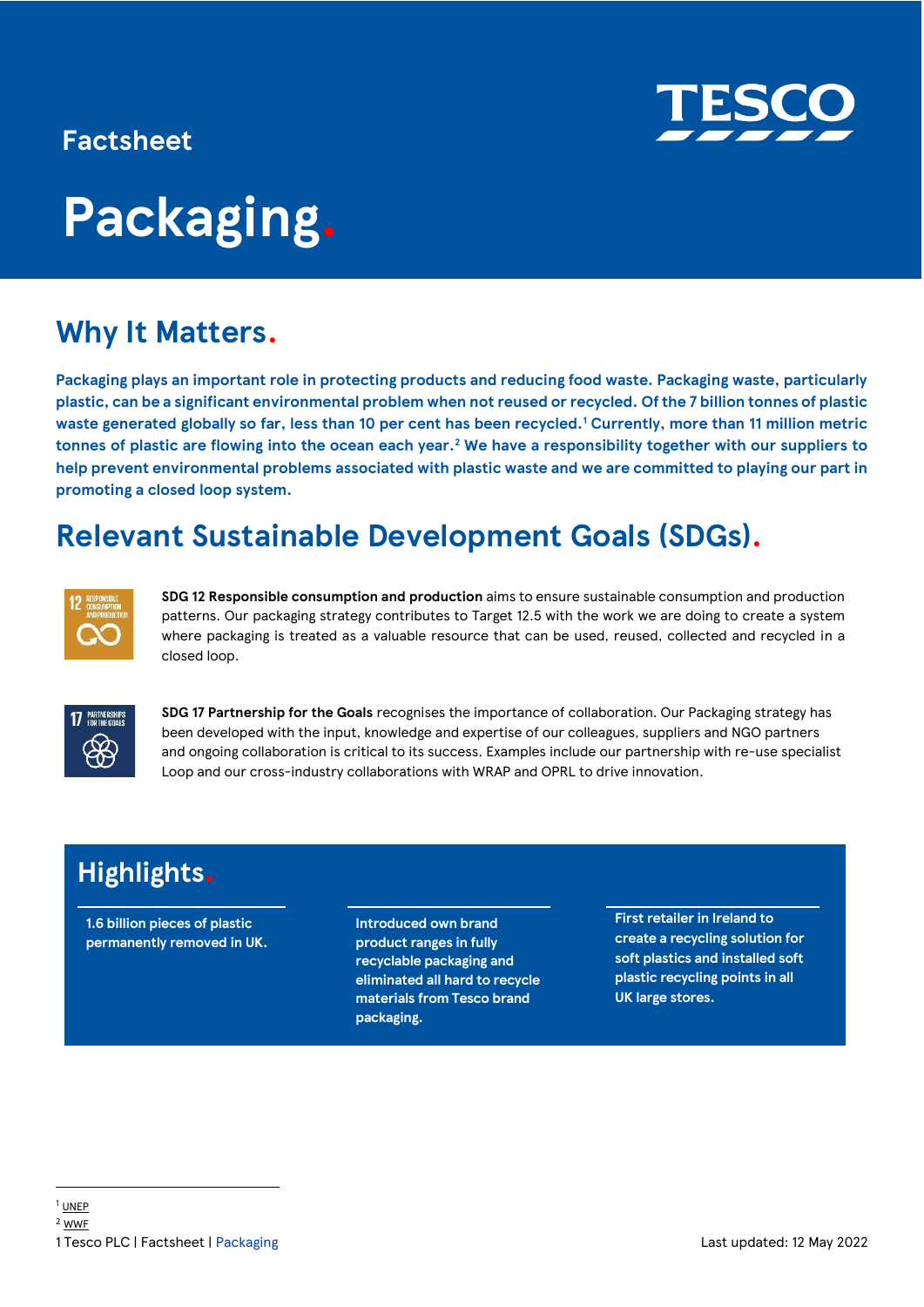### **Our Approach.**

**We are closing the loop on packaging to ensure it is treated as a valuable resource that can be used, reused, collected, and recycled.**

We only use packaging where it serves a clear purpose and are supporters of the UK Plastics Pact. We aim to minimise our use of packaging, particularly plastic, and ensure what we do use can be collected, reused or recycled so that none of it goes to waste. This ambition supports a system where plastic stays out of the environment and inside a circular economy.

### **Remove, Reduce, Reuse and Recycle**

We address the impact of packaging through our 4Rs strategy (Remove, Reduce, Reuse, Recycle) which aims to ensure packaging never finds its way into landfill or into the environment.

- **Remove:** We focus on removing all unnecessary packaging and hard-to-recycle materials.
- Reduce: We are constantly striving to reduce the amount of packaging we use to an absolute minimum.
- **Reuse:** We are exploring new opportunities to reuse packaging in support of a circular economy.
- **Recycle:** We aim to ensure all the packaging we use is fully recyclable and contains recycled content where possible.

#### **Remove**

Having **removed 1 billion pieces of plastic packaging last year and a further 600 million pieces this year**, we have continued to find innovative solutions to remove plastic packaging from our products. For example, small plastic bags used in the UK to pack loose fruit, vegetables and bakery items were replaced with alternatives, including recyclable paper bags.

#### **Reduce**

After **assessing the size and suitability of our packaging** we are constantly looking for new ways to reduce our packaging. For example, in 2021 we launched our first quadruple strength cordial, offering customers more servings in fewer plastic bottles.

#### **Reuse**

.

In **partnership with Loop**, we have introduced products in reusable packaging in ten large UK Tesco stores as part of a pilot trial. Customers are able to buy products in reusable packaging that can be returned to store when finished so it can be cleaned, refilled and used again.

#### **Recycle**

We have introduced soft plastics recycling points in all large stores in the UK to collect soft plastics that local councils don't commonly collect, with **850 tonnes collected to date**. In February 2022 we [launched a new partnership](https://www.tescoplc.com/news/2022/soft-plastics-collected-at-tesco-to-become-bin-liners-in-new-recycling-solution/) with packaging manufacturer, Berry Global, to recycle the soft plastics collected in Tesco stores into bin liners. We also rolled out collection points in all large stores in Ireland, with 40 tonnes collected since 2021.

We are working with our suppliers to help us to accelerate our progress against the 4Rs strategy. We want to go further and faster in removing plastic where alternatives are possible, and we aim to work with suppliers to achieve this ambition.



### **Improving materials and design**

We know that packaging design and material selection can have a big impact on sustainability. To play our part, we continue to work collaboratively with our suppliers to bring environmental considerations to the fore when designing product packaging through our [preferred materials](https://www.tescoplc.com/media/757460/uk-preferred-materials-formats-guidelines-2022.pdf) and formats list and avoid using hard-to-recycle materials across all our markets. Our efforts in this area focus on:

- **Recyclability** all of our rigid plastic must be recyclable via kerbside / municipal collection schemes. Where packaging cannot be recycled such as soft plastics in the UK, we offer collection points in our stores. All soft plastic should use mono flexible films where possible/practical.
- **Excessive packaging packaging needs to fit the** product effectively and we should avoid moving, storing or packing air.
- Recycled content In the UK we have worked with our suppliers to engage them on the need to include recycled content, in order to comply with the Plastic Packaging Tax that launched in April 2022. We encourage suppliers to incorporate a minimum of 30% recycled content where possible and safe to do so.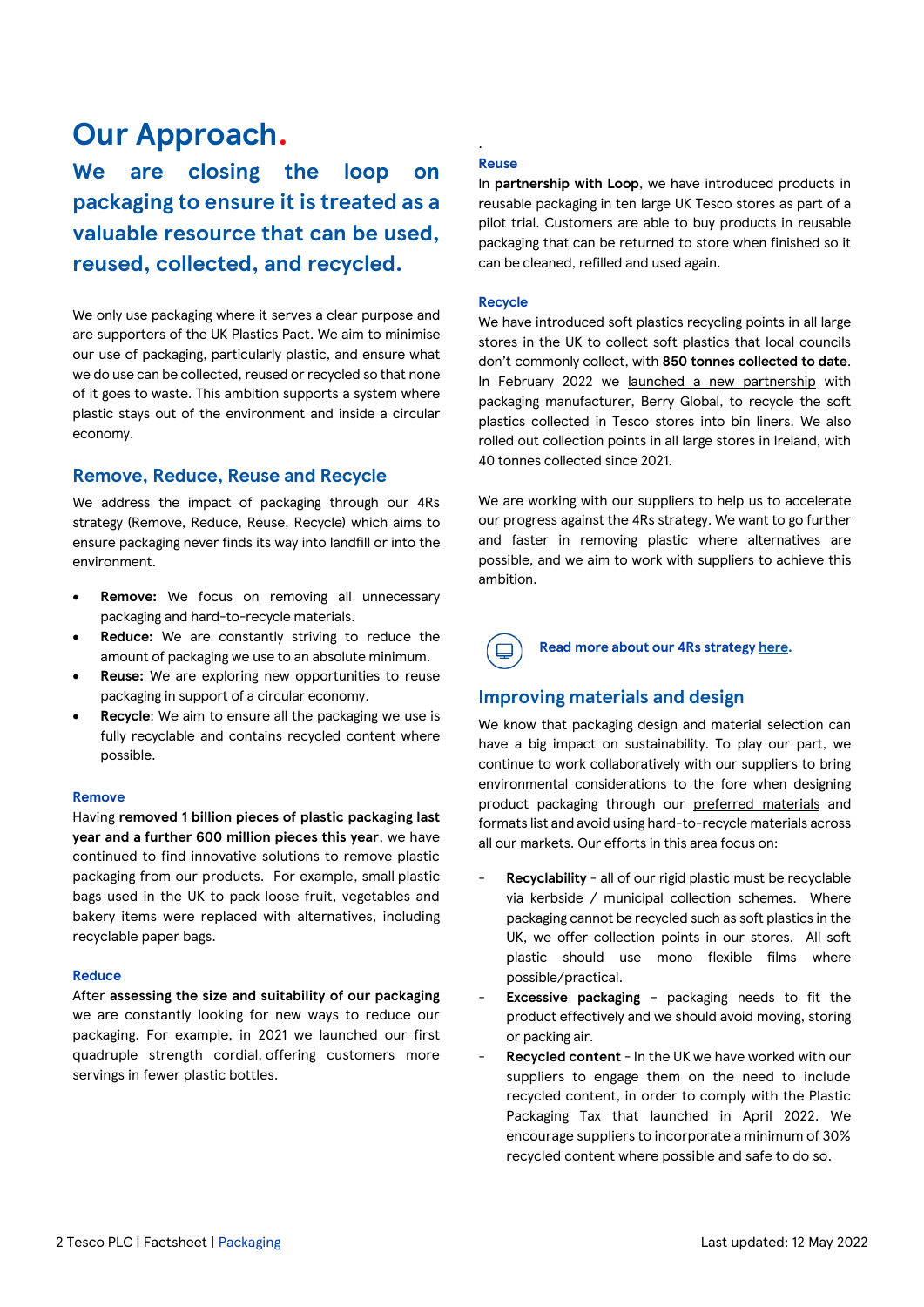**Sustainable paper and board - working with our** suppliers to deliver our ambition of sourcing 100% sustainable paper and board used in our packaging. Industry collected data remains insufficiently robust to report at this time, but we continue to work with our compliance partner Valpak to address the challenges.

### **Closing the loop**

A circular economy for plastics relies on adequate recycling infrastructure in place to collect, sort and recycle the packaging back into valuable material. We focus on **crossindustry collaboration** to drive innovation and work with the charity WRAP and OPRL to ensure that regional infrastructure is achieving effective and consistent waste collection. Where there are challenges, we are implementing solutions to help our customers recycle, including:

- **Installing reverse vending machines** that collect plastic bottles from customers in all 134 large stores in Slovakia.
- **Providing hanger recycling** in almost 500 stores. We recycle our clothes hangers in the UK by using them again or having them converted into other products.
- **Introducing closed loop Own Brand products.** The volume of soft plastics collected in store is helping to stimulate commercially viable solutions to create closed loop products with our suppliers. One example is our bin bags, on sale in Central Europe, which are produced using recycled plastic from our stores, an approach we have replicated in the UK. Working alongside Faerch in the UK, we launche[d tray to tray recycling](https://www.tescoplc.com/news/2021/tesco-and-faerch-launch-pet-tray-to-tray-recycling-initiative/) ensuring that secondary plastic packaging used to transport and hold products on Tesco shelves is recycled back into new food contact primary packaging, including plastic used in the UK to pack loose fruit, vegetables and bakery items. In Ireland we are selling flower planters made of 100% recycled soft plastic, in partnership with [Green](https://tescoireland.ie/news/2022/tesco-and-paltech-collaborate-to-bring-waste-plastic-flowerpot-to-the-irish-market/)  [Generation and Paltech.](https://tescoireland.ie/news/2022/tesco-and-paltech-collaborate-to-bring-waste-plastic-flowerpot-to-the-irish-market/)
- We also **recycle our secondary packaging** which covers both waste cardboard and plastic in which our products are transported into our stores. A significant proportion of the shrink wrap used in our distribution network is recycled into our bags for life, with 80% of the content of our plastic bags for life made with our own waste material. Reusable green trays are also used to transport product into store to avoid the use of single-use transit packaging.

| <b>Total primary</b><br>packaging weight<br>(metric tonnes)<br>placed on the<br>market | 2018    | 2019    | 2020     | 2021           |  |
|----------------------------------------------------------------------------------------|---------|---------|----------|----------------|--|
| Own Brand primary<br>packaging                                                         | 324,208 | 308,917 | 320,231* | Data available |  |
| <b>Branded primary</b><br>packaging                                                    | 653,174 | 627,893 | 700,257* | from July 2022 |  |

 **UK data**

### **Packaging footprint.**

\* COVID-19 impacts and growth in sales impacted our primary packaging tonnages, resulting in increases across both Own Brand and branded packaging in 2020.

| <b>Own Brand Packaging</b> | <b>Total weight (metric tonnes)</b><br>placed on the market in 2020 | Recycled content and/or certified<br>material (% of total weight) |
|----------------------------|---------------------------------------------------------------------|-------------------------------------------------------------------|
| Wood/paper packaging       | 279.418                                                             | 52%                                                               |
| Metal packaging            | 33.157                                                              | 31%                                                               |
| Glass packaging            | 92.954                                                              | 28%                                                               |
| Plastic packaging          | 139,720                                                             | 24%                                                               |

The above data is extracted from our Certificate of Compliance in accordance with the Producer Responsibility Obligations (Packaging Waste) Regulations. The data covers the calendar year 1 January – 31 December 2020. Data will be updated in July 2022 for the 2021 calendar year.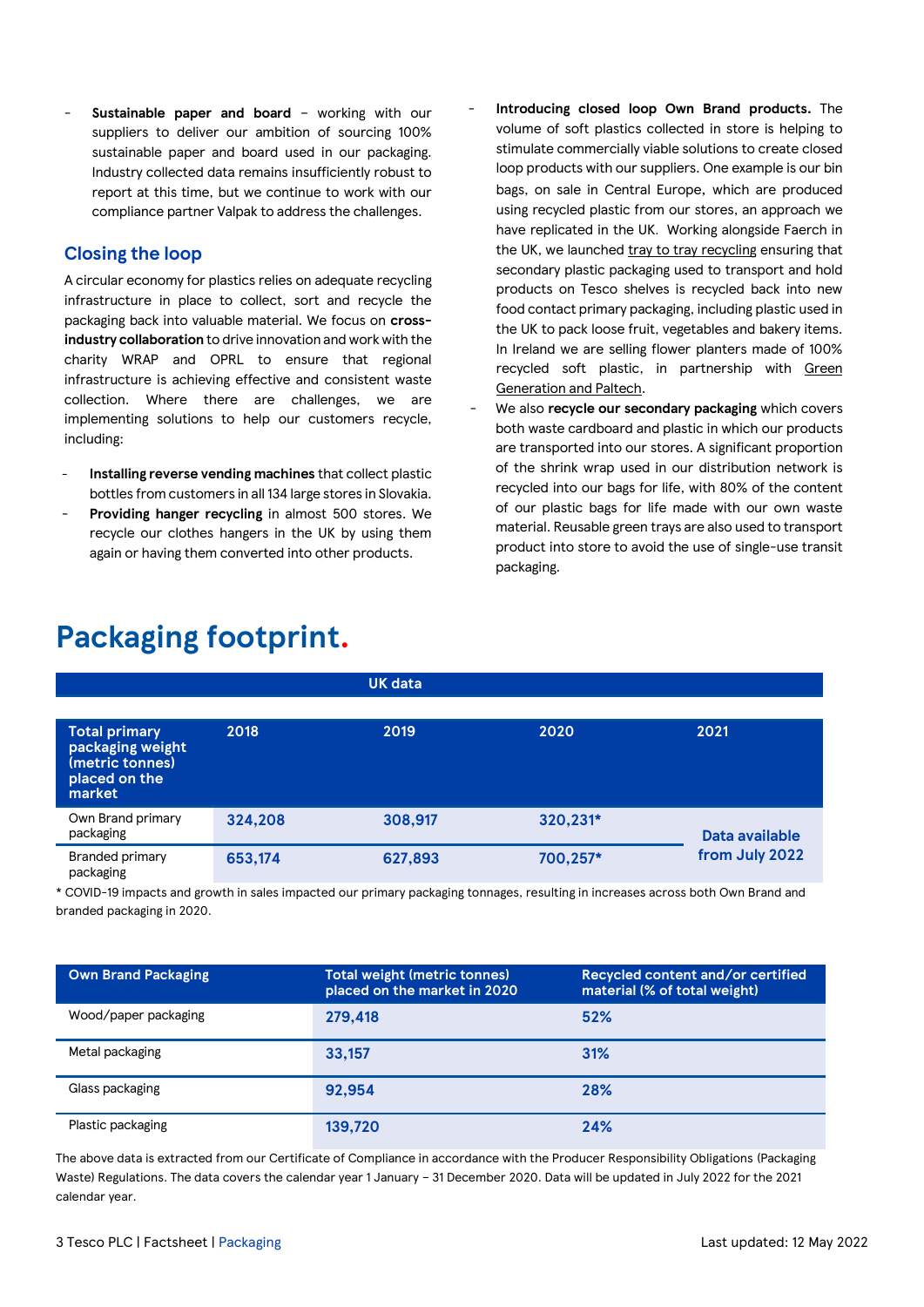### **Performance.**

|                                                   | <b>UK data</b>                                                                      |         |         |                                          |                                |
|---------------------------------------------------|-------------------------------------------------------------------------------------|---------|---------|------------------------------------------|--------------------------------|
| <b>Commitment</b>                                 | <b>KPIs</b>                                                                         | 2018/19 | 2019/20 | 2020/21                                  | 2021/22                        |
| <b>Remove plastic packaging</b><br>where we can   | Cumulative number of<br>pieces of plastic removed<br>in the UK                      | N/A     | N/A     | 1 billion                                | 1.6 billion                    |
| <b>Reduce all unnecessary</b><br>packaging        | Tonnage of packaging<br>removed through<br>targeted reduction<br>projects in the UK | N/A     | N/A     | 2.000<br>tonnes<br><b>of</b><br>material | 1.200<br>tonnes of<br>material |
| Our packaging will be fully<br>recyclable by 2025 | Percentage weight of all<br>Own Brand packaging that<br>is recyclable in the UK     | 83%*    | 83%*    | $84%$ *                                  | $87\%$ *                       |

\* Figures reported represent performance for the prior calendar year as data is provided via our compliance scheme Valpak a year in arrears in accordance with the Producer Responsibility Obligations (Packaging Waste) Regulations.

### **Retired KPIs.**

In 2019/20 we made a commitment to introduce a scalable reusable packaging offer for our customers with our reporting based on a binary measurement related to our roll-out of reuse options. In 2020/21 we reported the introduction of a Loop pilot partnership to online customers and in 2021/22 we evolved this to cover ten large stores in the UK. Reuse continues to be an important part of our packaging strategy and as we develop further reusable packaging solutions, we will explore ways we can track ongoing progress.

### **Awards and Benchmarks.**

### **Sustainable Retailer of the Year - The UK Packaging Awards**

We were recognised for driving action on sustainability through our collaborations across the supply chain and network.

### **Packaging Development Team of the Year - The UK Packaging Awards**

The packaging team were acknowledged for their collaborative approach with branded supplier partners, own brand suppliers and the wider packaging and recycling sector.

### **Circular Economy Initiative (Tesco and Faerch-Tray to tray recycling) - Plastics National Recycling Forum 2021 Awards**

We were recognised alongside Faerch for a closed loop recycling solution that ensures the secondary plastic packaging used to transport and hold products on our shelves is retained by the food packaging industry and recycled back into new food contact primary packaging.



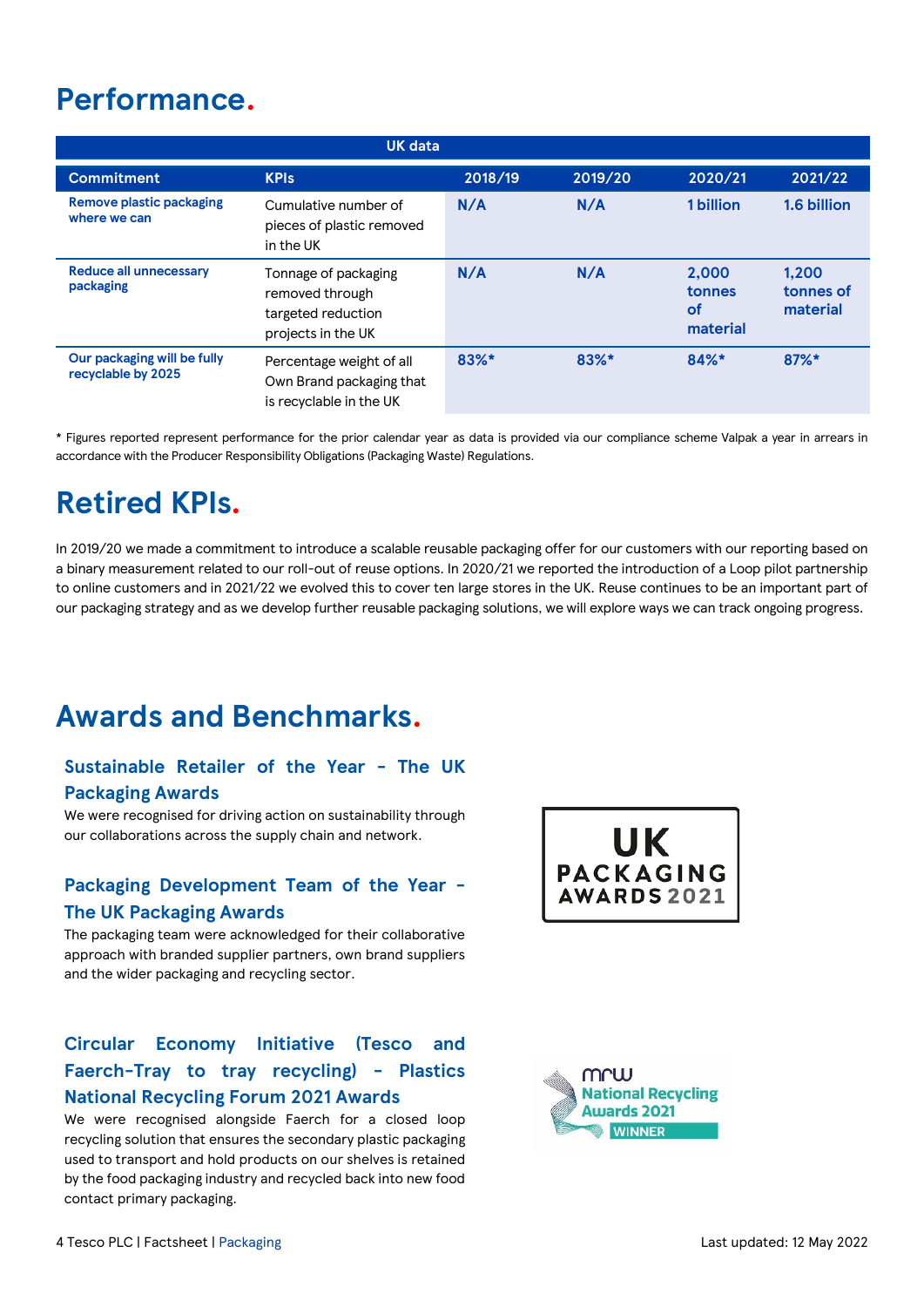### **Business Recycling Champion – Pakman Awards 2021**

Tesco Ireland were presented with the Business Recycling Champion Award for our commitment in protecting the environment, with supplier collaboration and colleagues being the driving force behind packaging reduction and food waste management.

### **Obal Roku 2021 competition – Czech Republic**

### **and Slovak packaging competition**

We were named winners in the Obal Roku packaging awards for our Eco Cotton pads packaging design. The packaging now only consists of one material, not two like other products on the market, making it easier to recycle and uses 20% less material than before.



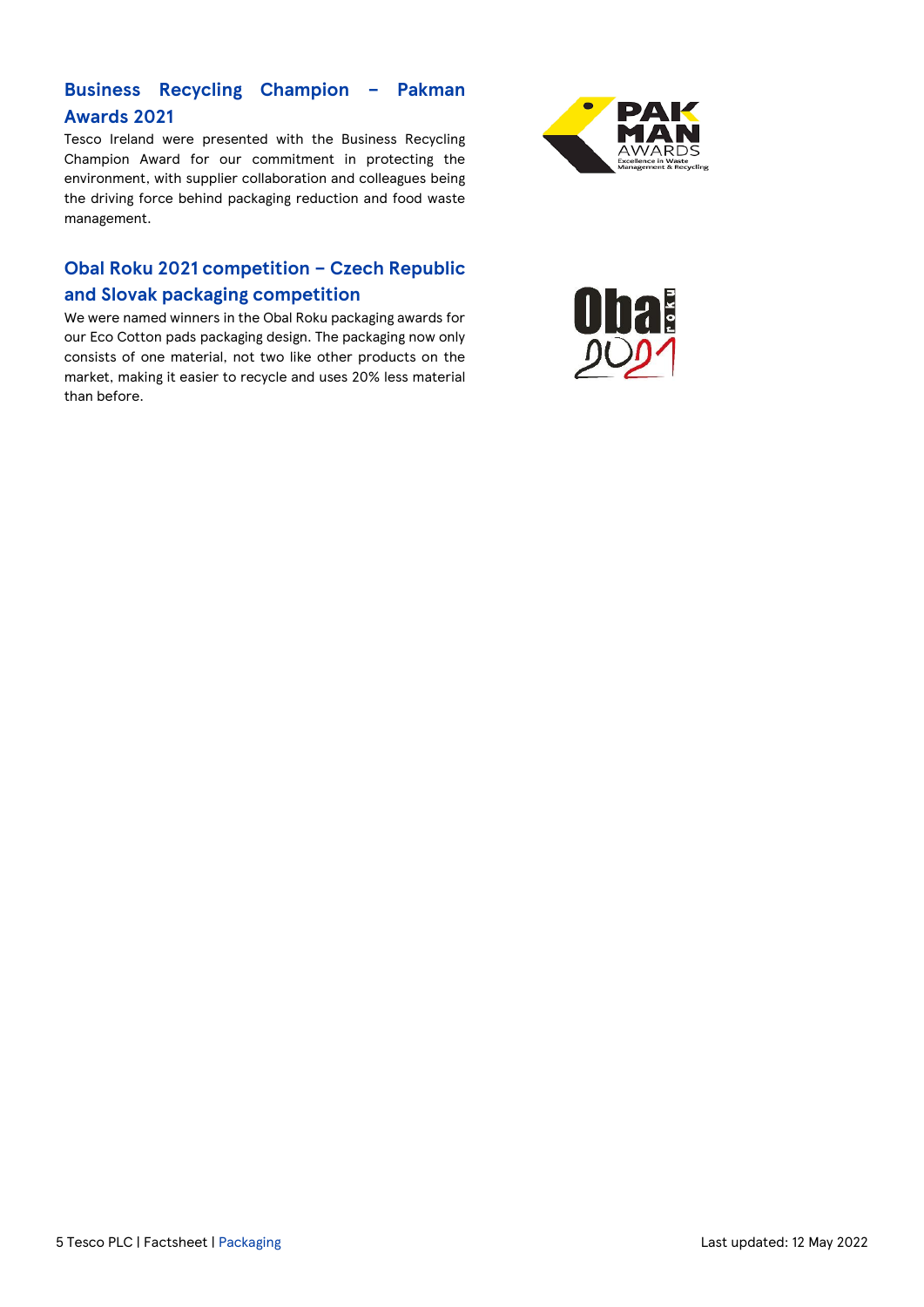### **Methodologies.**

### **How we measure our progress**

**Cumulative number of pieces of plastic removed** Packaging is classified as 'removed' when a whole piece of packaging is taken away, e.g. a pot lid. Cumulative number of pieces removed is calculated on the sales volume of identified 'removed products'. These products come from a range of categories including Fresh, Packaged, General Merchandise and F&F clothing.

#### **Tonnage of packaging removed through targeted reduction projects in the UK**

Defined as projects that have reduced packaging, either by size or thickness, through the redesign of packaging format or materials.

### **Percentage weight of all Own Brand packaging that is recyclable**

As defined by percentage weight of all our Own Brand packaging that meets 'recycled' criteria. 'Recycled' criteria is defined by the UK On-Pack Recycling Label scheme (OPRL) and relates to when 75% or more councils offer kerbside collections for that packaging type.

#### **Percentage of paper and board packaging that is certified sustainably sourced or from recycled materials**

As defined by percentage of paper and cardboard weight within Own Brand packaging sourced from sustainable forestry such as FSC (Forest Stewardship Council) or PEFC (Programme for the Endorsement of Forest Certification) sources, or includes recycled material.

### **Looking Ahead**.

We are committed to supporting a circular economy and will continue to focus our activity on our 4Rs strategy, prioritising further removal of unnecessary packaging and working with our suppliers and partners to reduce, reuse and recycle packaging. Further detail on our packaging strategy will be published later this summer.

### **Commitments and targets**

- Remove plastic packaging where we can.
- All packaging will be fully recyclable by 2025.
- All paper and board used will be 100% sustainable by 2025.

### **Read more about our approach**

**More Information**

[Preferred materials list](https://www.tescoplc.com/media/757460/uk-preferred-materials-formats-guidelines-2022.pdf)

[Our 4Rs strategy: Remove, Reduce, Reuse and](https://www.tescoplc.com/sustainability/taking-action/environment/packaging/)  [Recycle](https://www.tescoplc.com/sustainability/taking-action/environment/packaging/)

#### **Benchmarking**

EIA [& Greenpeace 'Checking out on plastics' survey](https://eia-international.org/wp-content/uploads/Checking-out-on-plastics.pdf)  [rankings](https://eia-international.org/wp-content/uploads/Checking-out-on-plastics.pdf)